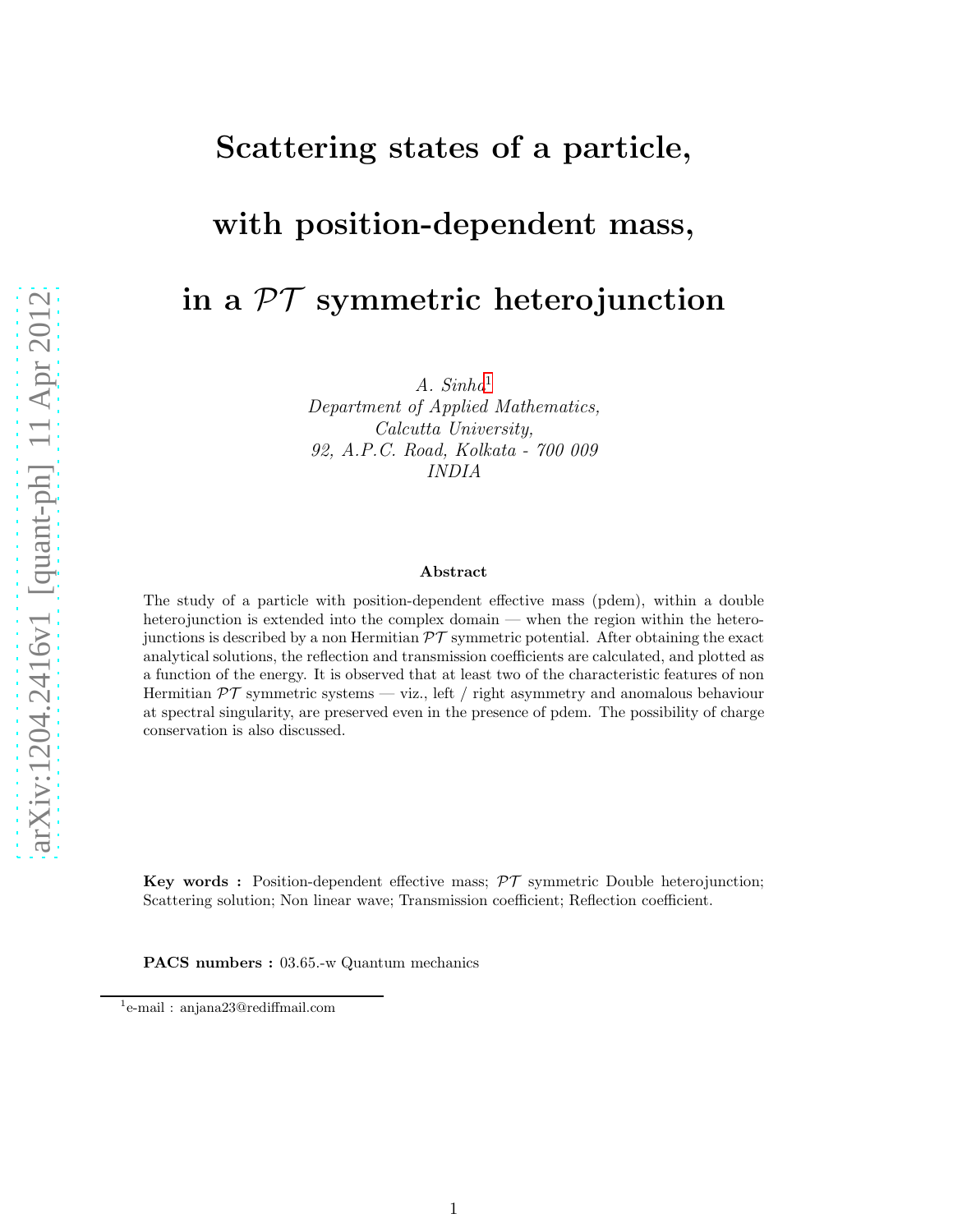### 1 Introduction

Ever since the pioneering work of Bender et. al. more than a decade ago, the fact that a class of non-Hermitian Hamiltonians admit real and discrete spectrum under certain conditions, is well established [\[1,](#page-10-0) [2\]](#page-10-1). Non-Hermitian hamiltonians having  $\mathcal{PT}$  symmetry  $(P \to parity, T \to)$ time reversal) form a special class in this category, as they admit real and discrete spectrum for exact  $\mathcal{PT}$  symmetry and complex conjugate pairs of energy when this space-time symmetry is spontaneously broken, the transition occurring at the so-called exceptional point [\[3,](#page-10-2) [4\]](#page-10-3). Naturally, numerous attempts have been made by various scientists to extend the framework of quantum mechanics into the complex domain [\[5,](#page-10-4) [6,](#page-10-5) [7\]](#page-10-6). Theoretical predictions for  $\mathcal{PT}$  symmetric systems exist in quantum field theory, mathematical, atomic and solid state physics, classical optics, etc [\[8\]](#page-10-7). A pair of coupled active LCR circuits — one with amplification the other with equivalent attenuation, exhibits  $\mathcal{PT}$  symmetry [\[9\]](#page-10-8). Of late, experimental confirmation of such non-Hermitian  $\mathcal{PT}$  symmetric concepts have been observed in optics, in  $\mathcal{PT}$  symmetric crystals with a complex refractive index distribution  $n(x) = n_0 + n_R(x) + i n_I(x)$ , where  $n_0$  represents a constant background index,  $n_R(x)$  is the real index profile (even) of the structure, and  $n_I(x)$ stands for the gain or loss component (odd) [10-17]. Unlike ordinary crystals, complex crystals show unique properties — e.g., violation of Fresnel's Law of Bragg scattering, double refraction, power oscillations, non-reciprocal diffraction, handedness or left-right asymmetry, anomalous transport, unidirectional invisibility, etc. In fact, these unique features together with the occurrence of exceptional points in the discrete spectrum and spectral singularities in the continuous spectrum, are characteristic of  $\mathcal{PT}$  symmetric non Hermitian Hamiltonians, unknown to Hermitian ones. A lasing medium embedded in the spatial region  $|z| < a_0$  where the dielectric constant satisfies the  $\mathcal{PT}$  symmetry condition  $\epsilon(-\vec{r}) = \epsilon^*(\vec{r})$ , behaves as a laser oscillator (LO) for positive Im  $\epsilon(\vec{r})$  signifying gain, or as a coherent perfect absorber (CPA) for negative Im  $\epsilon(\vec{r})$ representing loss, provided the dielectric constant is real valued and constant  $\epsilon(\vec{r}) = \epsilon_0$  (say) outside i.e., for  $|z| > a_0$ . While a LO can emit outgoing coherent waves, a CPA can fully absorb incoming coherent waves [\[18\]](#page-10-9). The interesting part of non-Hermitian Hamiltonians is that even a single  $\mathcal{PT}$  cell can exhibit unconventional features [\[11\]](#page-10-10).

On the other hand the study of quantum mechanical systems with position dependent effective mass (pdem) has received a boost in recent times with major developments in nanofabrication techniques of semiconductor devices [19-26]. The spatial dependence on the effective mass of the particle arises due to its interaction with an ensemble of particles within the device, as the particle propagates from left to right. For example, in  $\text{Al}_x\text{Ga}_{1-x}\text{As}$ , as the mole fraction x varies along the z-axis, so does the effective mass of the charge carrier (electron or hole). Pdem formalism is extremely important in describing the electronic and transport properties of quantum wells and quantum dots, impurities in crystals, He-clusters, quantum liquids, semiconductor heterostructures, etc. In a recent work, we obtained the exact analytical scattering solutions of a particle (electron or hole) in a semiconductor double heterojunction  $-$  potential well  $/$ barrier — where the effective mass of the particle varies with position inside the heterojunctions [\[27\]](#page-11-0). It was observed that the spatial dependence on mass within the well / barrier introduces a nonlinear component in the plane wave solutions of the continuum states. Additionally, the transmission coefficient increases with increasing energy, finally approaching unity, whereas the reflection coefficient follows the reverse trend, going to zero.

This study is presented as a sequel to the work done in ref. [\[27\]](#page-11-0), in an attempt to extend the pdem formalism further into the complex domain. Instances of such attempts are found in other works as well — e.g., the problem of relativistic fermions subject to a  $\mathcal{PT}$  symmetric potential in the presence of position-dependent mass was studied in ref. [\[28\]](#page-11-1), while exact solutions of Schrödinger equation for  $\mathcal{PT}$  / non  $\mathcal{PT}$  symmetric and non-Hermitian Morse and Pöschl-Teller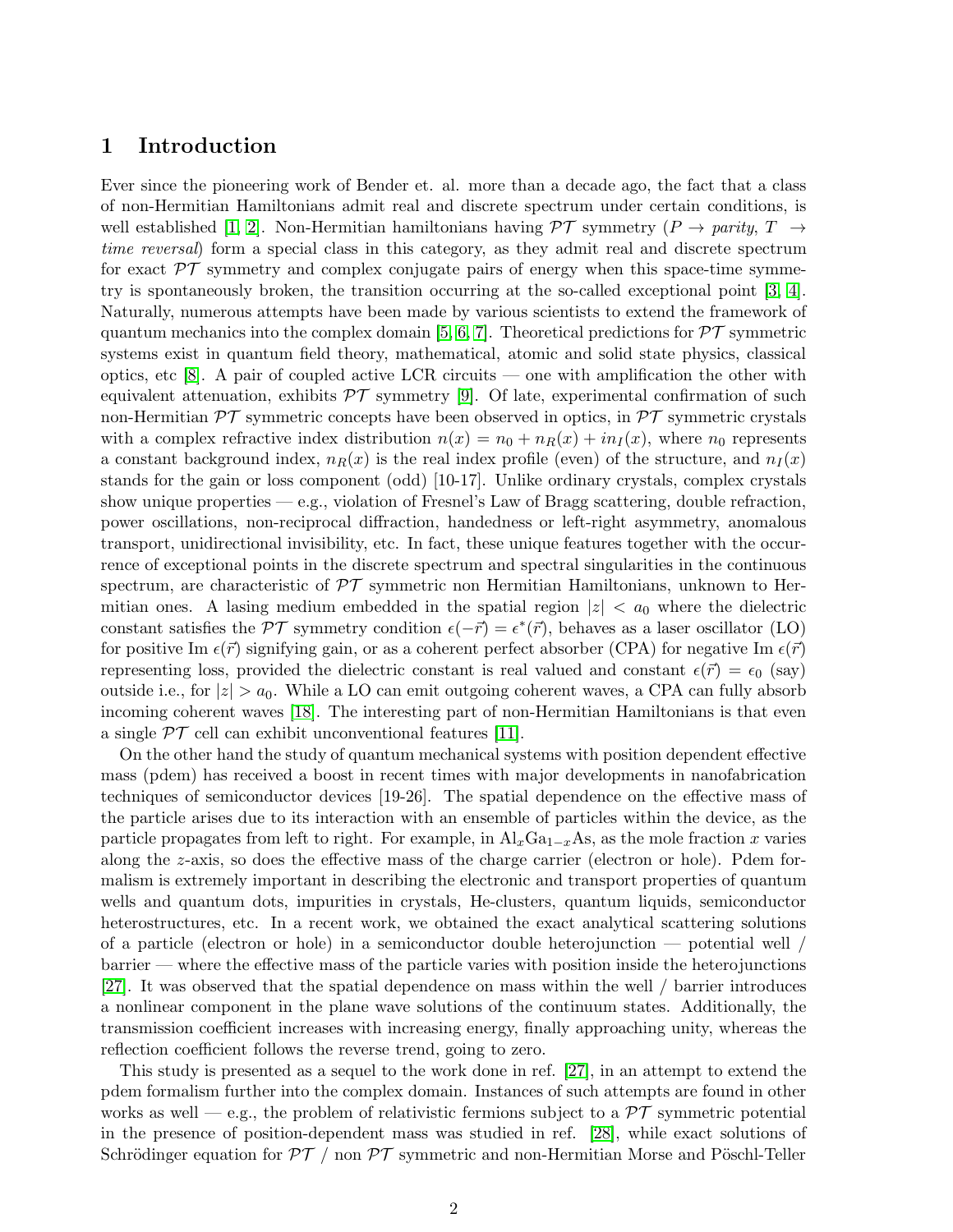potentials were obtained with pdem by applying a point canonical transformation method in ref [\[29\]](#page-11-2). In the present work, the main stress will be given on the scattering phenomenon in a  $\mathcal{PT}$ symmetric double heterojunction with pdem — a special form of semiconductor device consisting of a thin layer of  $\mathcal{PT}$  symmetric material sandwiched between two normal semiconductors, such that the mass of the charge carrier (electron or hole) varies with the doping concentration (and hence position) within the heterojunctions, but is constant outside. In particular, we shall see what new properties (if any) can be expected from  $\mathcal{PT}$  symmetric heterojunctions with pdem, with special emphasis on the behaviour of the reflection and transmission coefficients

(i) with respect to the direction of incidence of the particle

(ii) at the spectral singularity.

Additionally, we shall also derive explicit relations for current and charge densities, to see whether these are conserved in such a device.

For this purpose, we shall consider a double heterojunction, with the potential function in the intermediate region satisfying the  $\mathcal{PT}$  symmetry condition  $V(-z) = V^*(z)$ , but assuming a real valued constant outside

$$
V = \begin{cases} & V_R(z) + iV_I(z) , & a_1 < z < a_2 \\ & V_{01} = V_R(a_1) , & -\infty < z < a_1 \\ & V_{02} = V_R(a_2) , & a_2 < z < \infty \end{cases}
$$
 (1)

where  $a_1, a_2$  represent the heterojunctions. The mass of the charge carrier is assumed to be of the form

$$
m = \begin{cases} m(z) , & a_1 < z < a_2 \\ m_1 = m(a_1) , & -\infty < z < a_1 \\ m_2 = m(a_2) , & a_2 < z < \infty \end{cases}
$$
 (2)

Thus, the mass  $m(z)$  and the real part of the potential function viz.  $V_R(z)$  are considered to be continuous throughout the semiconductor device. We shall mainly concentrate on obtaining the exact analytical solutions of the scattering states of a particle with pdem inside a  $\mathcal{PT}$ symmetric double heterojunction, which is essential to study the nature of the reflection and the transmission coefficients.

The article is organized as follows : For the sake of completeness, the position-dependent-mass Schrödinger equation is introduced in Section 2, and the method of obtaining the solutions is discussed briefly. To give a better insight into the physical nature of the problem, we shall study an explicit model in Section 3, and plot the potential and mass functions as a function of  $z$  in Fig. 1, and the scattering solutions in Fig. 2. The transmission and reflection coefficients are also calculated, and their behaviour is discussed with respect to the relative strengths of the coupling parameters of the potential (both real and imaginary parts) and the mass functions. Since non-Hermitian Hamiltonians (with constant mass) are known to show peculiar behaviour at spectral singularities and also exhibit left-right asymmetry, the transmission and reflection coefficients are plotted in Figures 3, 4, 5 and 6, to check whether similar phenomena are observed in the presence of pdem as well. Section 4 is devoted to the conservation of charge and current densities for non Hermitian  $\mathcal{PT}$  systems with pdem. Finally, Section 5 is kept for Conclusions and Discussions.

### 2 Theory

We start with the basic assumption that the one dimensional time independent Schrödinger equation associated with a particle endowed with pdem is the same for Hermitian and non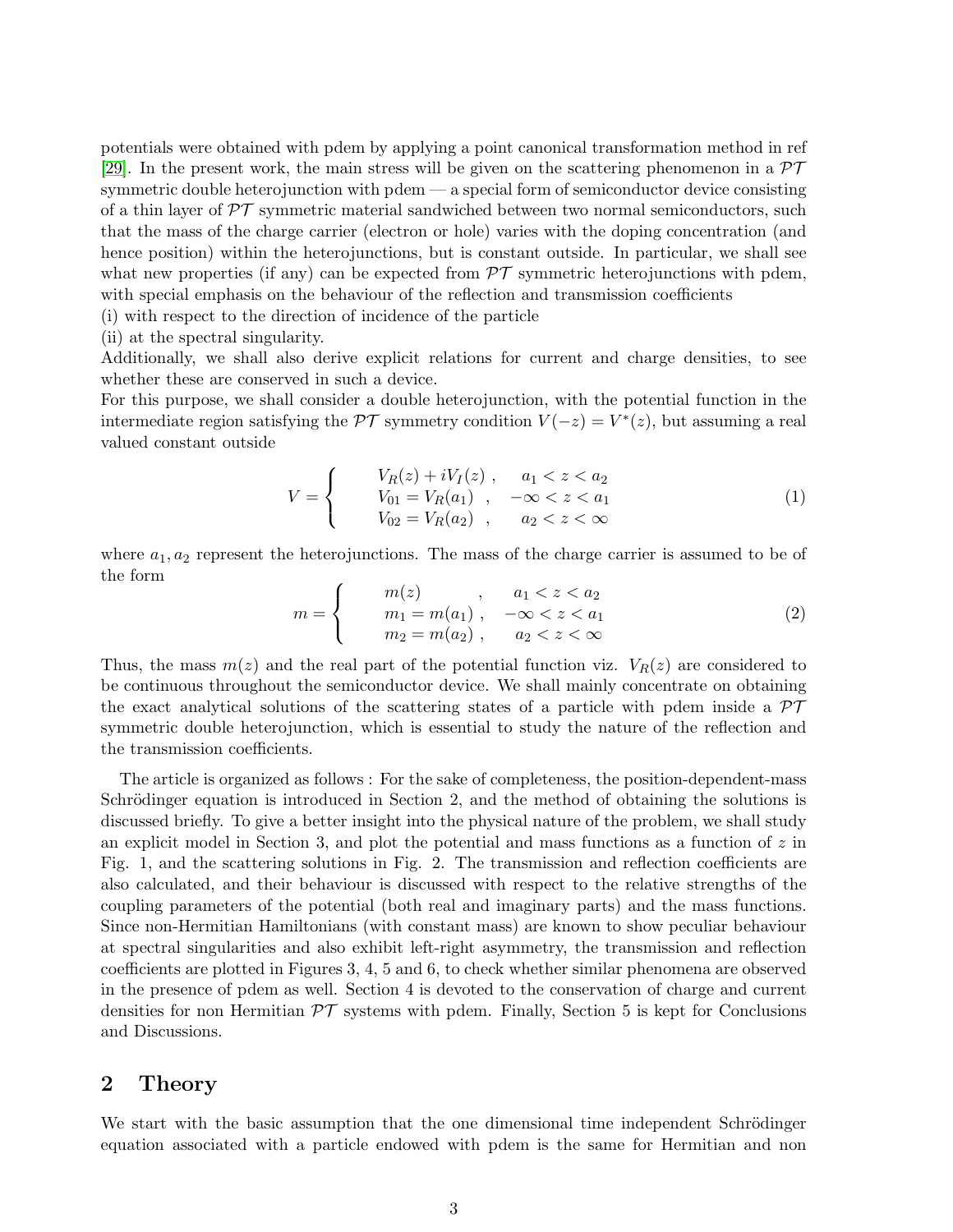Hermitian systems, and is given by

<span id="page-3-1"></span>
$$
H_{EM}(z)\psi(z) \equiv [T_{EM}(z) + V(z)]\psi(z) = E\psi(z)
$$
  
\n
$$
V(z) = V_R(z) + iV_I(z)
$$
\n(3)

in the intermediate region within the heterojunctions.  $T_{EM}$  is the kinetic energy term given by [\[22,](#page-10-11) [24\]](#page-11-3)

$$
T_{EM} = \frac{1}{4} \left( m^{\alpha} p m^{\beta} p m^{\gamma} + m^{\gamma} p m^{\beta} p m^{\alpha} \right)
$$
  

$$
= \frac{1}{2} p \left( \frac{1}{m} \right) p
$$
 (4)

where  $p = -i\hbar \frac{d}{dz}$  is the momentum operator. It is to be noted here that the kinetic energy term is considered to be Hermitian. The non Hermiticity is introduced through the potential term  $V(z)$ , with an even real part  $V_R(z)$  and an odd imaginary part  $V_I(z)$ . The ambiguity parameters  $\alpha$ ,  $\beta$ ,  $\gamma$  obey the von Roos constraint [\[22\]](#page-10-11)

$$
\alpha + \beta + \gamma = -1 \tag{5}
$$

In the absence of a unique or universal choice for the ambiguity parameters, several suggestions exist in literature [\[30,](#page-11-4) [31,](#page-11-5) [32,](#page-11-6) [33\]](#page-11-7), etc. However, for continuity conditions at the abrupt interfaces, and well behaved ground state energy [\[34,](#page-11-8) [35\]](#page-11-9), we shall restrict ourselves to the BenDaniel-Duke choice, viz.,  $\alpha = \gamma = 0$ ,  $\beta = -1$ . Incidentally, this particular choice consistently produces the best fit to experimental results [\[36\]](#page-11-10). Furthermore, we shall work in units  $\hbar = c = 1$ , and use prime to denote differentiation w.r.t. z. Thus, inside the potential well  $a_1 < z < a_2$ , the Hamiltonian for the particle with pdem reduces to [\[37\]](#page-11-11)

$$
H = -\frac{1}{2m(z)}\frac{d^2}{dz^2} - \left(\frac{1}{2m(z)}\right)' \frac{d}{dz} + V_R(z) + iV_I(z)
$$
(6)

whereas, outside the well,  $z < a_1$  and  $z > a_2$ , the particle obeys the conventional Schrödinger equation :

$$
\left\{-\frac{1}{2m_{1,2}}\frac{d^2}{dz^2} + V_{01,02}\right\}\psi(z) = E\psi(z)
$$
\n(7)

having plane wave solutions. In case we consider a wave incident from left, the solutions in the two regions are

<span id="page-3-2"></span>
$$
\psi_L(z) = e^{ik_1 z} + Re^{-ik_1 z} , -\infty < z < a_1
$$
  
\n
$$
\psi_R(z) = Te^{ik_2 z} , \qquad a_2 < z < \infty
$$
\n(8)

where  $R$  and  $T$  denote the reflection and transmission amplitudes, and

$$
k_{1,2} = \sqrt{2m_{1,2}\left(E - V_{01,02}\right)}\tag{9}
$$

To find the solution in the region  $a_1 < z < a_2$ , we make use of the following transformations [\[38\]](#page-11-12)

<span id="page-3-0"></span>
$$
\psi_{in}(z) = \{2m(z)\}^{1/4} \phi(\rho) \qquad , \qquad \rho = \int \sqrt{2m(z)} dz \tag{10}
$$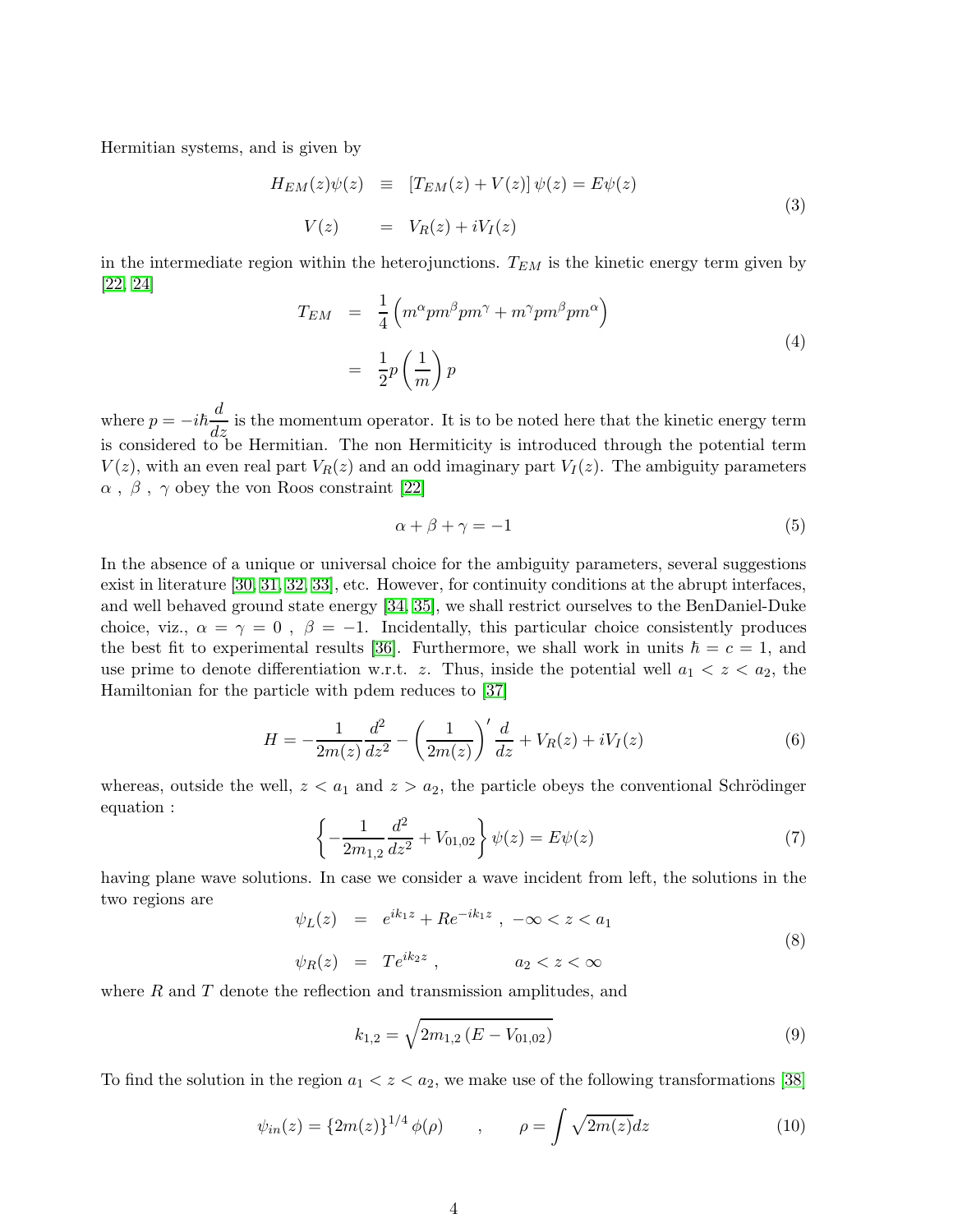which reduce the Schrödinger equation for pdem, to one for constant mass, viz.,

<span id="page-4-0"></span>
$$
-\frac{d^2\phi}{d\rho^2} + \left\{\widetilde{V}(\rho) - E\right\}\phi = 0\tag{11}
$$

with

<span id="page-4-2"></span>
$$
\widetilde{V}(\rho) = V(z) + \frac{7}{32} \frac{m'^2}{m^3} - \frac{m''}{8m^2}
$$
\n(12)

Some definite practical forms of  $V(z)$  and  $m(z)$  give exact analytical solutions of [\(11\)](#page-4-0). An explicit example in the next section illustrates our purpose.

### 3 Explicit model :  $\mathcal{PT}$  symmetric potential well with position dependent mass

We consider the following ansatz for the potential, whose real part describes a diffused quantum well

$$
V(z) = \begin{cases} -\frac{\mu_1}{1+z^2} + i\frac{\mu_2 z}{1+z^2} , \ |z| < a_0 \\ -\frac{\mu_1}{1+a_0^2} = V_0 , \ |z| > a_0 \end{cases}
$$
(13)

Let the mass of the particle be

<span id="page-4-1"></span>
$$
m(z) = \begin{cases} \frac{\beta^2}{2(1+z^2)} & , |z| < a_0\\ \frac{\beta^2}{2(1+a_0^2)} = m_0, |z| > a_0 \end{cases}
$$
(14)

where  $\mu_1$ ,  $\mu_2$ ,  $\beta$  are some constant parameters.

For a better understanding of the mass dependence and the potential in the semiconductor device, we plot  $m(z)$  and the real and imaginary parts of  $V(z)$  as a function of z in Fig. 1, for a suitable set of parameter values, viz.,  $\beta = 4$ ,  $\mu = 3$ ,  $a_0 = 4$ .



Figure 1: Colour online : Plot showing  $m(z)$  and  $V(z)$  w.r.t. z

For the spatial mass dependence given by eq.  $(14)$ , eq.  $(10)$  transforms the coordinate z to

$$
\rho = \beta \sinh^{-1} z \tag{15}
$$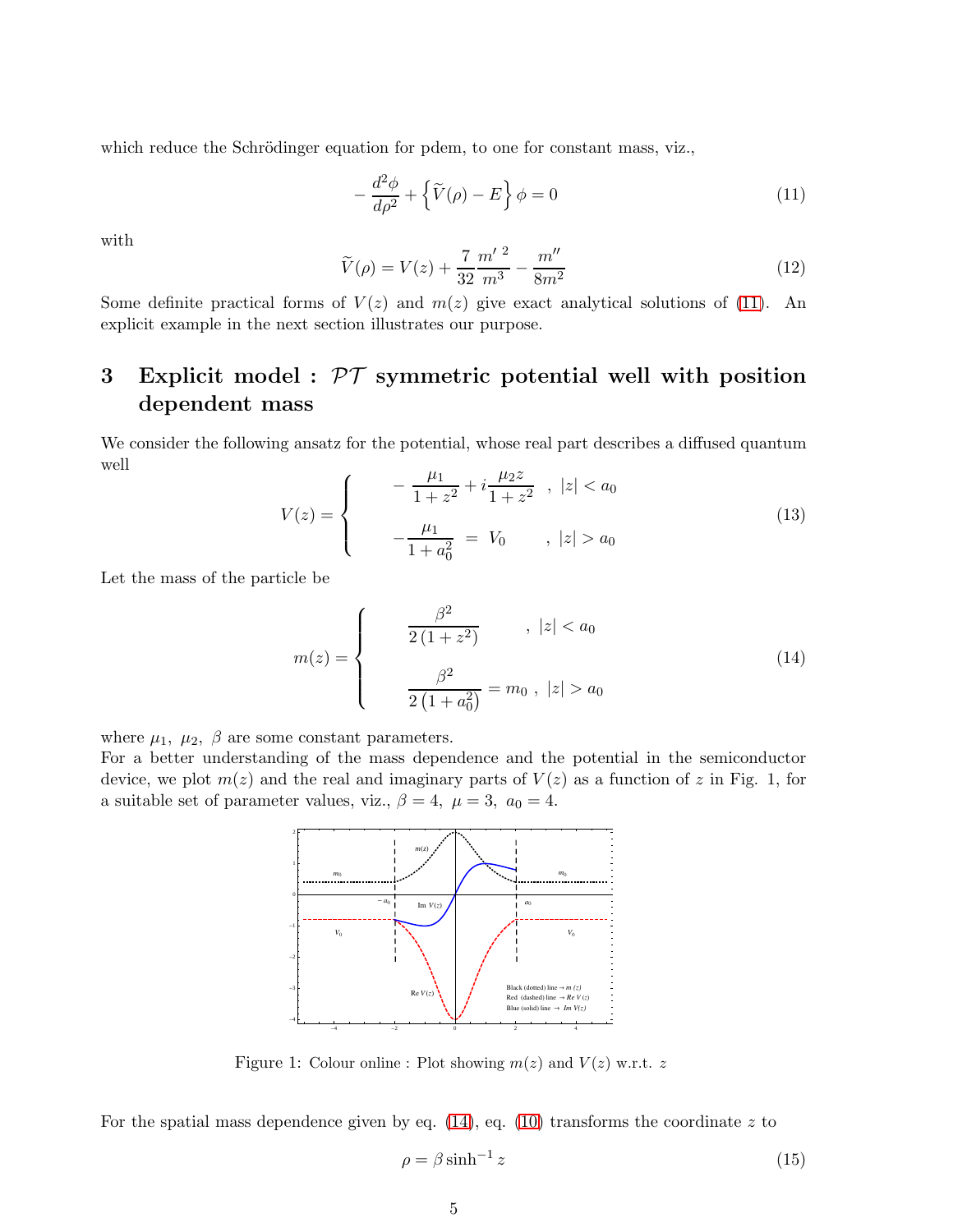so that after some straightforward algebra  $\widetilde{V}(\rho)$  in eq. [\(12\)](#page-4-2) reduces to

$$
\widetilde{V}(\rho) = \frac{1}{4\beta^2} - \frac{V_1}{\beta^2} \text{sech}^2 \frac{\rho}{\beta} + i \frac{V_2}{\beta^2} \text{sech} \frac{\rho}{\beta} \tanh \frac{\rho}{\beta} \tag{16}
$$

Thus equation [\(11\)](#page-4-0) may be written as

<span id="page-5-0"></span>
$$
\frac{d^2\phi}{d\bar{\rho}^2} + \left\{\kappa^2 + V_1 \text{sech}^2 \bar{\rho} - iV_2 \text{sech } \bar{\rho} \, \tanh \bar{\rho}\right\} \phi = 0\tag{17}
$$

where 
$$
\kappa^2 = E\beta^2 - \frac{1}{4} , \quad \bar{\rho} = \frac{\rho}{\beta}
$$
 (18)

and the parameters  $V_1, V_2$  depend on the constants  $\mu_1, \mu_2$  and  $\beta$ , through the equations

$$
V_1 = \mu_1 \beta^2 + \frac{1}{4} \qquad , \qquad V_2 = \mu_2 \beta^2 \tag{19}
$$

Let us introduce a new variable

$$
y = \frac{1 + i \sinh \bar{\rho}}{2} \tag{20}
$$

and write the solutions of [\(17\)](#page-5-0) as

$$
\phi = y^p (1 - y)^q u(y) \tag{21}
$$

In terms of the new variable  $y$ , equation [\(17\)](#page-5-0) reduces to the hypergeometric equation

<span id="page-5-1"></span>
$$
y(1-y)\frac{d^2u}{dy^2} + \left\{ \left(2p + \frac{1}{2}\right) - (2p + 2q + 1) y \right\} \frac{du}{dy}
$$
  
- 
$$
\left\{ \kappa^2 - (p+q)^2 \right\} u = 0
$$
 (22)

where

$$
p = \frac{1}{2} \pm \frac{1}{2} \sqrt{\frac{1}{4} + V_1 - V_2}
$$
  
\n
$$
q = \frac{1}{2} \pm \frac{1}{2} \sqrt{\frac{1}{4} + V_1 + V_2}
$$
\n(23)

Now, [\(22\)](#page-5-1) has complete solution [\[39\]](#page-11-13)

$$
u = P_2F_1(a, b, c; y) + Qy^{1-c} {}_2F_1(1 + a - c, 1 + b - c, 2 - c; y)
$$
\n(24)

where  $P$  and  $Q$  are constants, and the parameters  $a$  and  $b$  are as defined below :

$$
a = p + q - i\kappa \quad , \quad b = p + q + i\kappa \tag{25}
$$

After some straightforward algebra, the final solution to the pdem Schrödinger equation  $(3)$ , within the potential well  $|z| < a_0$ , is obtained as

$$
\psi_{in}(z) = \frac{\beta^{1/2}}{2^{p+q}} (1+iz)^{p-1/4} (1-iz)^{q-1/4} \{P_2F_1(a,b,c;y) + Q\left(\frac{1-iz}{2}\right)^{1-c} {}_2F_1(1+a-c,1+b-c,2-c;y)\}
$$
\n(26)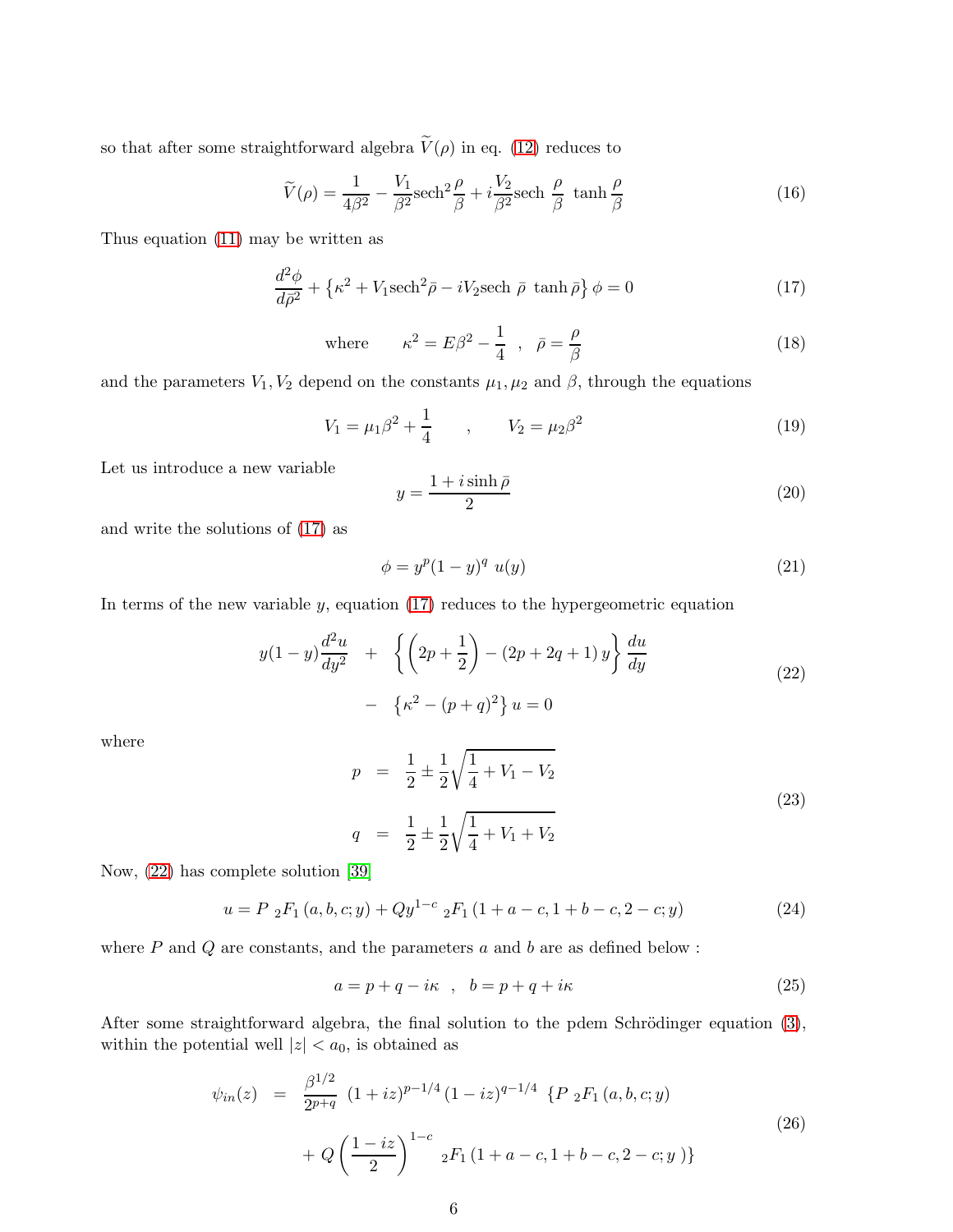where  $y = (1+i\overline{z})/2$ . Outside the well  $(|z| > a_0)$ , the solutions are given by eq [\(8\)](#page-3-2), with  $k_1 = k_2$ . The solution in the entire region is plotted in Fig. 2 for the same set of parameter values as in Fig. 1, viz.,  $\beta = 4$ ,  $\mu = 3$ ,  $a_0 = 4$ . With the help of Mathematica, the constants P, Q and the reflection and transmission amplitudes  $|R|$  and  $|T|$  respectively, are determined using modified boundary conditions for pdem systems [\[30,](#page-11-4) [40\]](#page-11-14) —

the functions  $\psi(z)$  and  $\frac{1}{m(z)}$  $\frac{d\psi(z)}{dz}$  should be continuous at each heterojunction  $\pm a_0$ . That the effect of pdem is to introduce a non-linear component in the solution is obvious from the figure. This finding is analogous to the Hermitian model with pdem [\[27\]](#page-11-0).



Figure 2: Colour online : A plot of Re  $\psi(z)$  vs z; Dashed (black) lines show the abrupt heterojunctions

For real and discrete spectrum,  $|V_2| < V_1 + 1/4$ , implying

$$
|\mu_2| \, < \, \mu_1 + \frac{1}{2\beta^2} \tag{27}
$$

However, in this work we are interested in the scattering states only, i.e., positive  $\kappa^2$ . Hence

 $E > \frac{1}{4\beta^2}$ 



Figure 3: Plot of  $|T|^2$  vs  $E$  — same for left and right incidence

The transmission and reflection amplitudes  $T$  and  $R$  respectively, are plotted in Figures 3, 4 and 5, for both left and right incidence, with the help of Mathematica. While  $|T|$  comes out to be the same for either case, the reflection coefficient depends on whether the particle enters from left or right.  $|R|$  is normal  $(|R| < 1)$  when the particle enters from left — the absorptive side  $(\text{Im } V(z) < 0)$ , and anomalous  $(|R| > 1)$  when the particle enters from right — the emissive side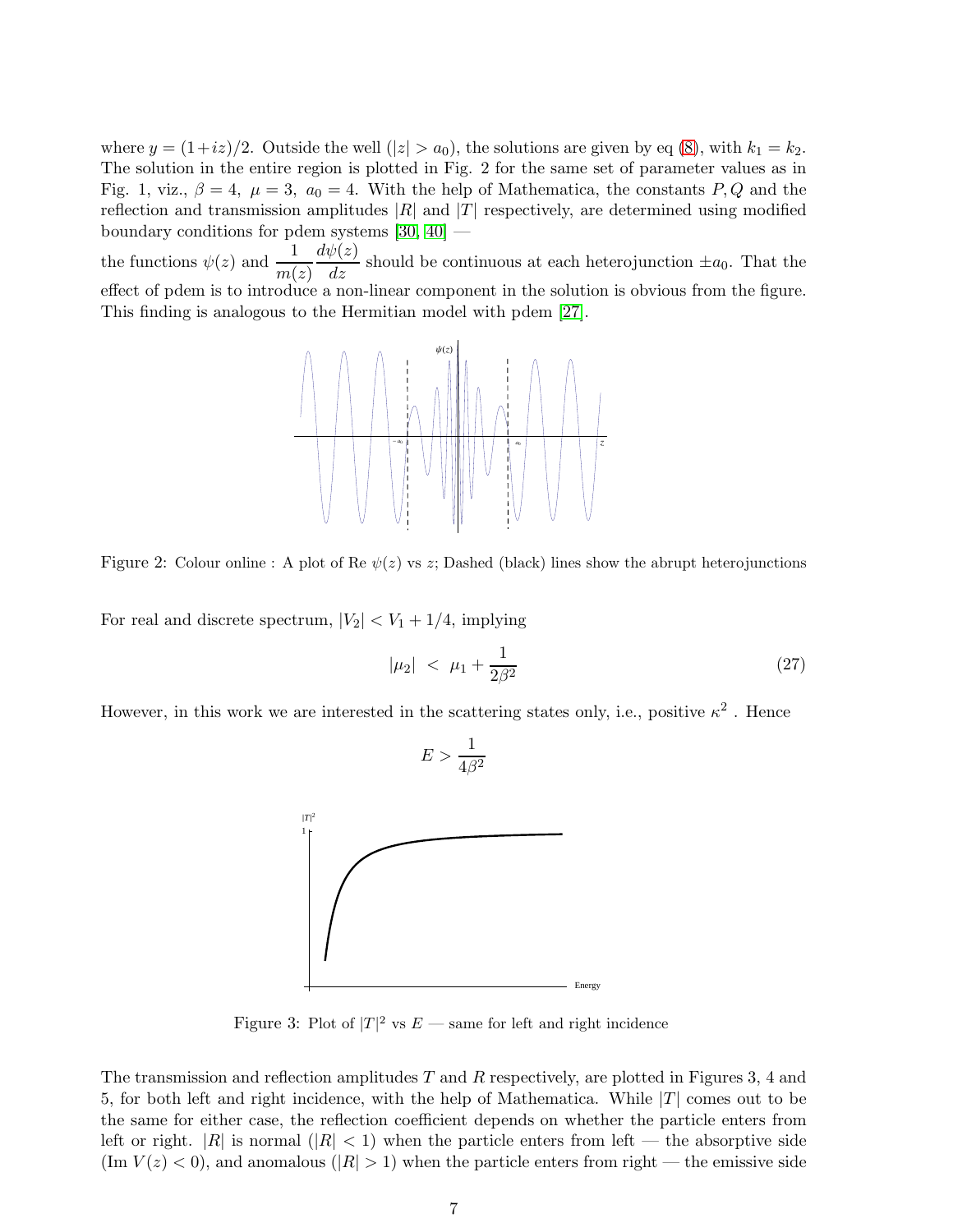$(\text{Im } V(z) > 0)$ . Thus, this phenomenon of left-right asymmetry, characteristic of non hermitian  $PT$  symmetric potentials with constant mass particles [\[41,](#page-11-15) [42,](#page-11-16) [43\]](#page-11-17), remains unaltered even when the particle mass has a spatial dependence.



Figure 4: Plot of  $|R|^2$  vs E for left incidence



Figure 5: Plot of  $|R|^2$  vs E for right incidence

Another interesting feature worth discussing here is when the well is replaced by a barrier i.e.,  $\mu_1 < 0$ , so that

<span id="page-7-0"></span>
$$
\tilde{V}(\bar{\rho}) = \frac{1}{4} + \left(\mu_1 \beta^2 - \frac{1}{4}\right) \operatorname{sech}^2 \bar{\rho} + i\mu_2 \beta^2 \operatorname{sech} \bar{\rho} \tanh \bar{\rho}
$$
\n(28)

For particles with constant mass, the potential in [\(28\)](#page-7-0) is known to admit a spectral singularity, with the reflection and transmission coefficients blowing up at the positive energy [\[44,](#page-11-18) [45\]](#page-11-19)

$$
E_s = \frac{1}{4} \left[ |V_2| - \left( \frac{1}{4} + V_1 \right) \right] \tag{29}
$$

<span id="page-7-1"></span>when 
$$
|V_2| > |V_1| + \frac{\text{sign of } V_1}{4}
$$
 (30)

For the pdem non Hermitian heterojunction considered here, the condition [\(30\)](#page-7-1) comes out to be

$$
\mu_2 > \mu_1 + \frac{1}{2\beta^2} \tag{31}
$$

so that spectral singularity occurs at

<span id="page-7-2"></span>
$$
E_s = \frac{1}{4} \left(\mu_2 - \mu_1\right) \beta^2 - \frac{1}{8} \tag{32}
$$

Interestingly, even in a  $\mathcal{PT}$  symmetric double heterojunction, with a spatially varying mass, both  $|R|^2$  and  $|T|^2$  blow up at the value of  $E_s$  given in eq. [\(32\)](#page-7-2), as observed in Fig. 6.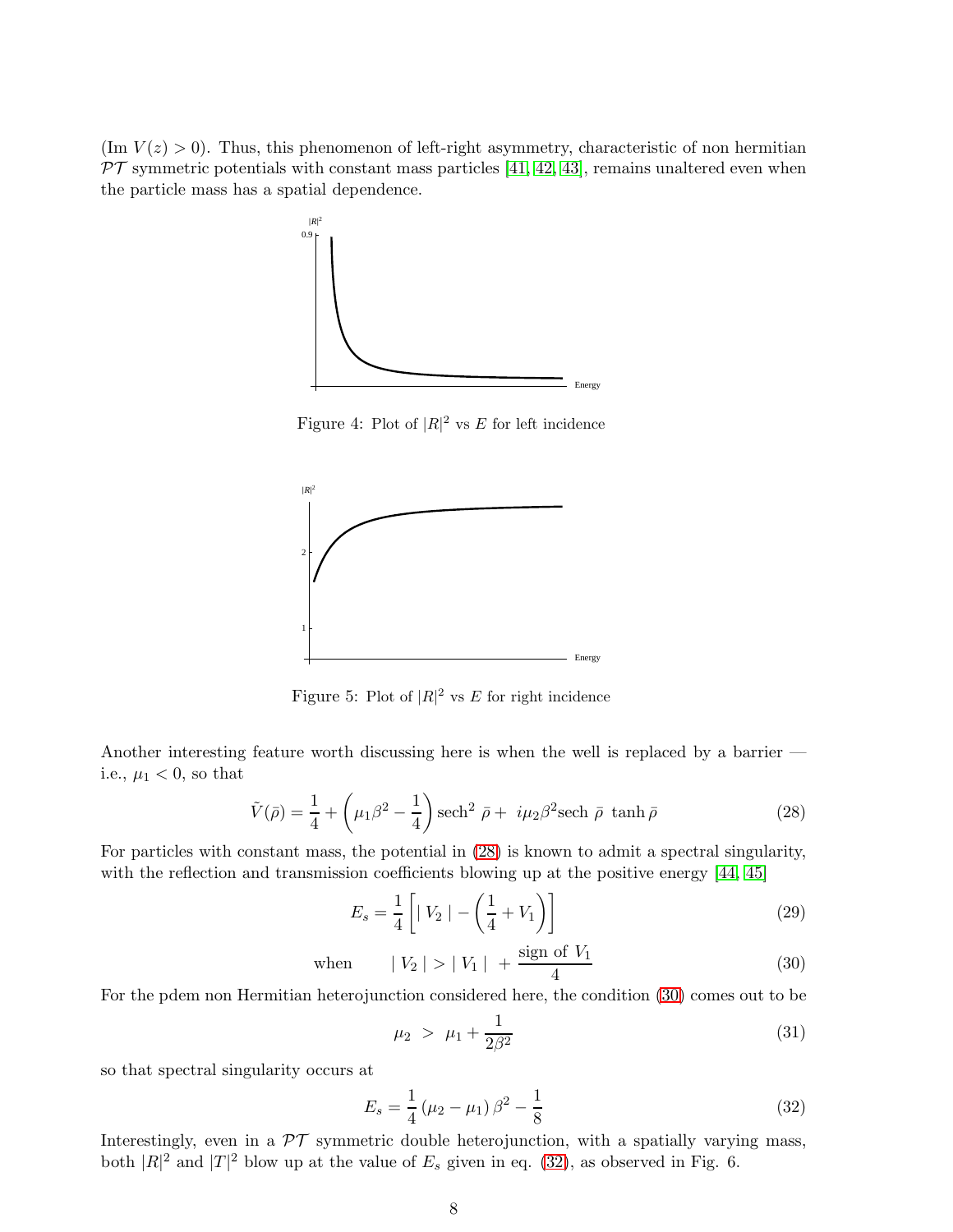

Figure 6: Colour online : Plot of  $|R|^2$  and  $|T|^2$  vs *Energy* for  $\mathcal{PT}$  symmetric barrier :  $E_s$  shows the spectral singularity

### 4 Current and Charge Conservation

Since we are dealing with non Hermitian  $\mathcal{PT}$  symmetric systems, it would be interesting to check whether the current and charge densities are conserved in this case. The boundary conditions used in this work are

<span id="page-8-1"></span>
$$
\psi(z)|_L = \psi(z)|_R \qquad , \qquad \frac{1}{m(z)}\frac{d\psi}{dz}|_L = \frac{1}{m(z)}\frac{d\psi}{dz}|_R \tag{33}
$$

where  $L$  and  $R$  stand for left and right side of the heterojunctions. This choice of the boundary conditions ensures that current and charge densities are conserved in the Hermitian system [\[30,](#page-11-4) [40\]](#page-11-14). In this section we explore the possibility of this choice for the non Hermitian case discussed here. It is known from earlier works that charge density (say  $\omega$ ) and current density (say j) for non Hermitian quantum systems with constant mass, obey the equation of continuity (for exact or unbroken  $\mathcal{PT}$  symmetry) [\[46\]](#page-11-20)

<span id="page-8-0"></span>
$$
\frac{\partial \omega}{\partial t} + \nabla_{\rho} \cdot \mathbf{j} = 0 \tag{34}
$$

only if the current and charge densities are redefined as

$$
\omega = \phi^* \eta \phi \qquad , \qquad \mathbf{j} = i \left( \frac{d\phi^*}{d\rho} \eta \phi - \phi^* \eta \frac{d\phi}{d\rho} \right) \tag{35}
$$

where  $\eta$  is a linear, invertible, Hermitian operator, with respect to which the non Hermitian Hamiltonian  $H$  is pseudo Hermitian :

$$
H^{\dagger} = \eta^{-1} H \eta \tag{36}
$$

The interesting point to note here is that  $\eta$  does not have a unique representation [\[47\]](#page-11-21). For  $\mathcal{PT}$ symmetric potentials consisting of an even real part  $V_R$ , and an odd imaginary part  $V_I$ , viz.,

$$
V(z) = V_R(z) + iV_I(z) \qquad \text{or} \qquad V(\rho) = V_R(\rho) + iV_I(\rho) \tag{37}
$$

 $\eta$  may be represented by the parity operator  $\mathcal{P}$  [\[47,](#page-11-21) [48\]](#page-11-22). For the non Hermitian  $\mathcal{PT}$  Scarf II potential, viz.,  $V(\rho) = -V_R \text{ sech}^2 \rho - iV_I \text{ sech } \rho \text{ tanh } \rho \text{ some definite forms of } \eta \text{ are given in ref.}$ [\[49\]](#page-11-23). With  $\eta = \mathcal{P}$ , and the forms given in ref. [\[49\]](#page-11-23), it is easy to check that for exact or unbroken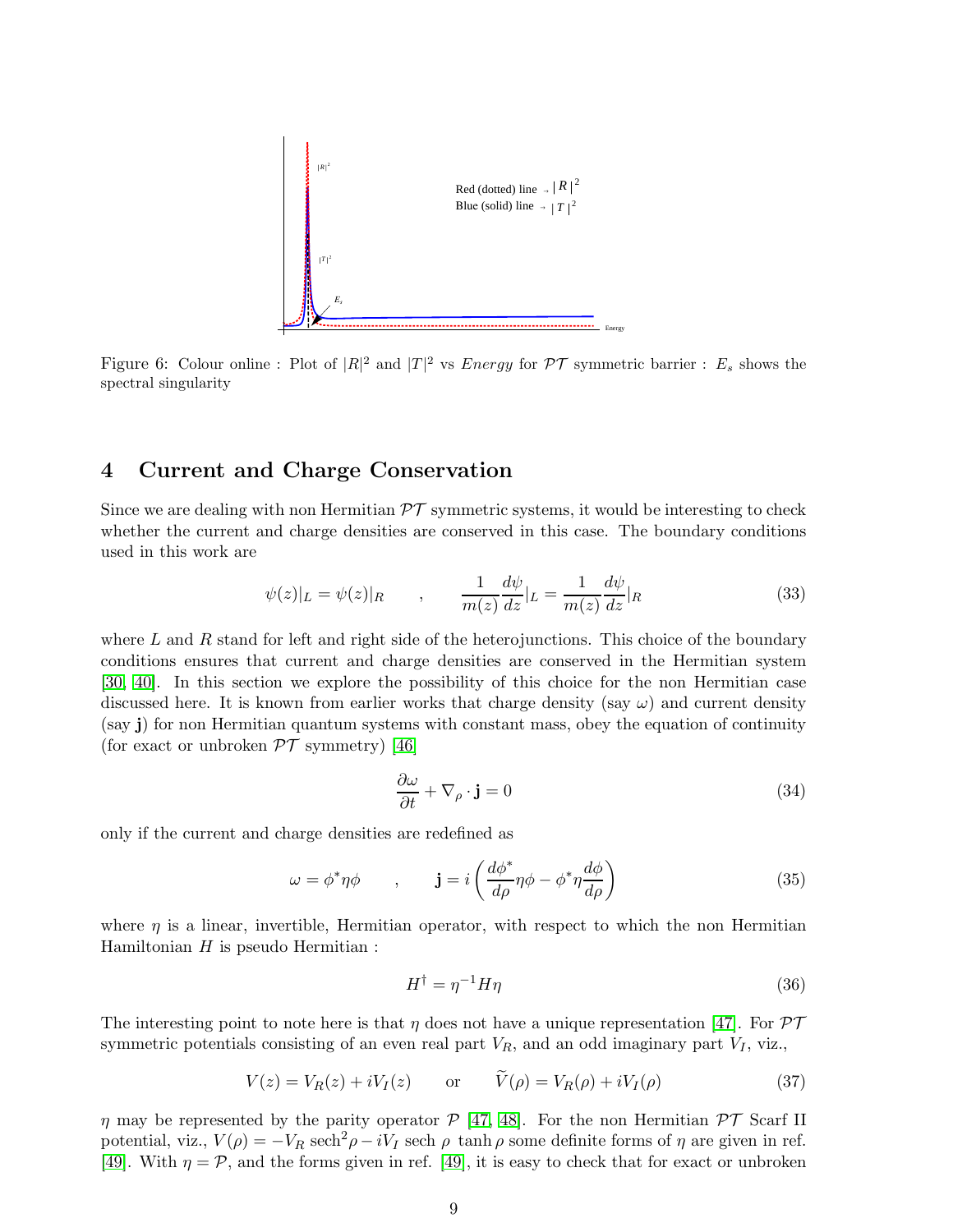PT symmetry, the equation of continuity is obeyed in the transformed coordinate system  $\rho$ , where the problem reduces to one with constant mass, viz. eq. [\(34\)](#page-8-0). Now, if one applies the inverse transformations of those in eq. [\(10\)](#page-3-0), one can verify by straightforward algebra that eq.  $(34)$  in the transformed coordinate system  $\rho$  (with constant mass) can be mapped to a similar equation of continuity in the original z-coordinate system (where the mass of the particle is dependent on its position) :

$$
\frac{\partial \bar{\omega}}{\partial t} + \nabla_z \cdot \bar{\mathbf{j}} = 0 \tag{38}
$$

provided the charge density  $(\bar{\omega})$  and current density  $(\bar{j})$  in the original space are mapped to those ( $\omega$  and j respectively) in the transformed space by

<span id="page-9-0"></span>
$$
\bar{\omega} = \frac{1}{\sqrt{2m(z)}} \omega = \psi^* \eta \psi
$$
  

$$
\bar{\mathbf{j}} = \frac{1}{\sqrt{2m(z)}} \mathbf{j} = \frac{i}{\sqrt{2m(z)}} \left( \frac{d\psi^*}{dz} \eta \psi - \psi^* \eta \frac{d\psi}{dz} \right)
$$
(39)

Thus, if the charge and current densities ( $\bar{\omega}$  and  $\bar{\mathbf{j}}$  respectively) for non Hermitian  $\mathcal{PT}$  symmetric quantum systems with position dependent effective mass are given a modified definition in accordance with eq. [\(39\)](#page-9-0), then the boundary conditions in eq. [\(33\)](#page-8-1) ensure conservation of current so long as  $\mathcal{PT}$  symmetry is unbroken or exact. However, with the spontaneous breakdown of this space-time symmetry, the current is no longer conserved.

### 5 Conclusions and Discussions

To conclude, in this work we studied a special form of semiconductor device consisting of a thin layer of  $\mathcal{PT}$  symmetric material sandwiched between two normal semiconductors, such that the mass of the charge carrier (electron or hole) varies with position within the heterojunctions, but is constant outside. The mass  $m(z)$  and the real part of the potential  $V_R(z)$  are taken to be continuous throughout the device. We obtained the exact analytical solutions for the scattering states of a particle inside such a semiconductor device and also the reflection and transmission amplitudes,  $R$  and  $T$  respectively. Additionally, we also obtained explicit relations for current and charge densities for such a  $\mathcal{PT}$  symmetric double heterojunction.

The primary aim of this work was to extend the pdem formalism into the complex domain, to see if the spatial dependence of mass introduces any new feature in case of non Hermitian  $\mathcal{PT}$ symmetric double heterojunctions. It is observed that at least two of the general features of  $\mathcal{PT}$ symmetric potentials — viz., left-right asymmetry and blowing up of reflection and transmission coefficients at a spectral singularity — are preserved even for particles with pdem. The effect of the pdem is simply to introduce a non-linear component in the otherwise plane wave solution, within the heterojunctions. Another interesting feature we discussed here is the equation of continuity. For non Hermitian  $\mathcal{PT}$  quantum systems with pdem, a modified definition of charge and current densities as given in eq. [\(39\)](#page-9-0) renders the conservation of current for exact  $\mathcal{PT}$ symmetry. To the best of our knowledge, this is a new observation.

Treating particles with position dependent effective mass because of varying doping concentration in semiconductor devices of extremely small dimensions, is found to give better explanation to experimentally observed phenomena. On the other hand  $\mathcal{PT}$  symmetric waveguides fabri-cated from iron-doped LiNbO<sub>3</sub> are also a reality [\[13,](#page-10-12) [50\]](#page-11-24). The time may not be far when a new generation of sophisticated, integrated devices are constructed based on the simple model discussed in this work. So our next attempt would be to see if the results of this study are typical of this particular example, or model-independent.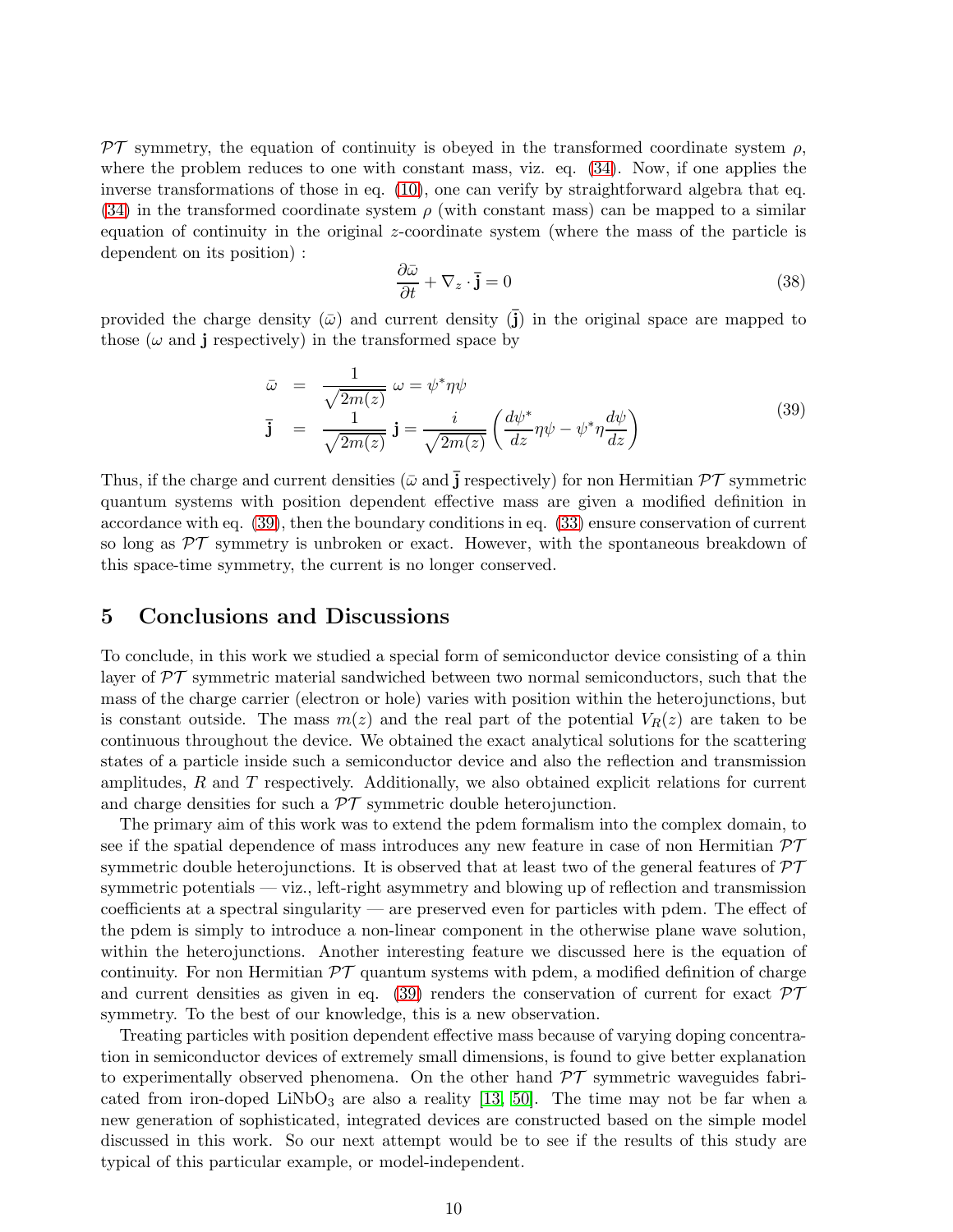### 6 Acknowledgement

Financial assistance for the work was provided for by the Department of Science and Technology, Govt. of India, through its grant SR/WOS-A/PS-06/2008. The author thanks Prof. R. Roychoudhury for a careful reading of the manuscript. Thanks are also due to the unknown referees for some interesting suggestions.

### <span id="page-10-0"></span>References

- <span id="page-10-1"></span>[1] C. M. Bender and S. Boettcher, Phys. Rev. Lett. 80 (1998) 5243.
- <span id="page-10-2"></span>[2] C. M. Bender, S. Boettcher and P. Meisinger, J. Math. Phys. 40 (1999) 2201.
- <span id="page-10-3"></span>[3] M. Znojil, Phys. Lett. A 259 (1999) 220.
- <span id="page-10-4"></span>[4] I. Rotter, "The role of exceptional points in quantum systems", [arXiv:1011.0645](http://arxiv.org/abs/1011.0645)
- <span id="page-10-5"></span>[5] C. M. Bender, Rep. Prog. Phys. 70 (2007) 947.
- <span id="page-10-6"></span>[6] A. Mostafazadeh, Int. J. Geom. Meth. Mod. Phys. 7 (2010) 1191.
- <span id="page-10-7"></span> $[7]$  For numerous works on the topic one can see the  $\mathcal{PT}$ -symmetry-meetings' homepage "http://gemma.ujf.cas.cz/ znojil/conf"
- <span id="page-10-8"></span>[8] M. C. Zheng, et. al., Phys. Rev. A 82 (2010) 010103(R), and references therein.
- [9] J. Schindler, A. Li, M. C. Zheng, F. M. Ellis and T. Kottos, Phys. Rev. A 84 (2011)  $040101(R)$ .
- <span id="page-10-10"></span>[10] S. Longhi, Phys. Rev. A 81 (2010) 022102.
- [11] Z. H. Musslimani, Phys. Rev. Lett. 100 (2008) 030402.
- <span id="page-10-12"></span>[12] A. Guo, et al., Phys. Rev. Lett. 103 (2009) 093902.
- [13] C. E. Rüter, et. al, Nat. Phys. **6** (2010) 192.
- [14] K. G. Makris et. al, Phys. Rev. Lett. 100 (2008) 103904.
- [15] H. Ramezani et. al, Phys. Rev. A 82 (2010) 043803.
- [16] S. Longhi, Phys. Rev. Lett. 103, 123601 (2009).
- <span id="page-10-9"></span>[17] Z. Lin, et. al, Phys. Rev. Lett 106, 213901 (2011)
- [18] S. Longhi, Phys. Rev. A **82** (2010) 031801(R).
- [19] M. R. Geller and W. Kohn, Phys. Rev. Lett. 70 (1993) 3103.
- [20] K. Young, Phys. Rev. B 39 (1989) 13434.
- <span id="page-10-11"></span>[21] O. von Roos and H. Mavromatis, Phys. Rev. B 31 (1985) 2294.
- [22] O. von Roos, Phys. Rev. B 27 (1983) 7547.
- [23] G. Bastard, Phys. Rev. B **24** (1981) 5693.